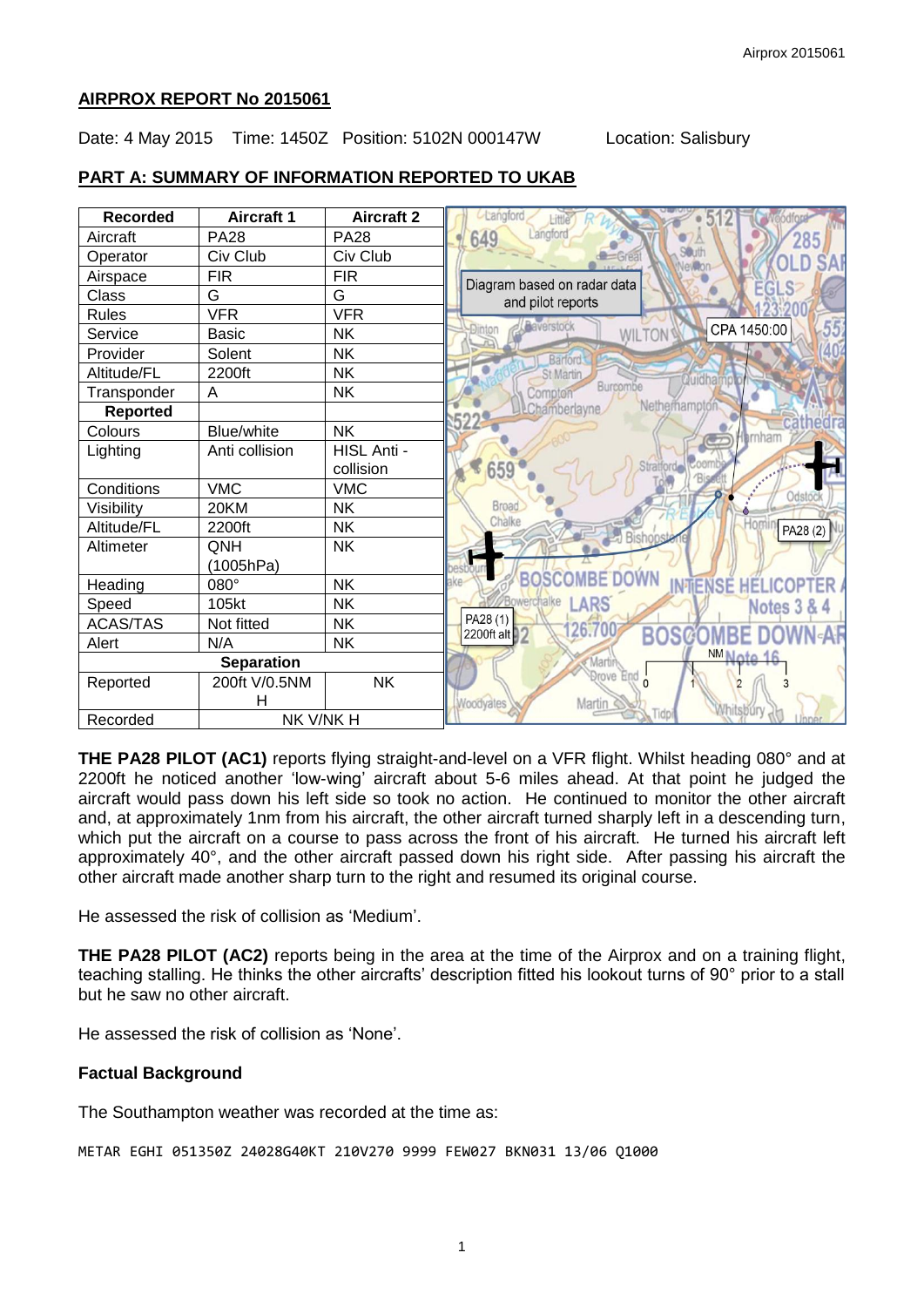## **Analysis and Investigation**

## **CAA ATSI**

The PA28 was in receipt of a Basic Service from Solent Radar at Southampton, and was squawking the assigned code of 3661. The pilot reported seeing the conflicting aircraft at a range of approximately 5-6 miles, and judged that it would pass down his left side. However, the other aircraft then made a sharp left turn which took it across the flight path of the P28 before it then turned back onto its initial course and passed down the right side of the P28. There was no mention of the Airprox at the time to Solent Radar. Radar recordings showed the P28 just prior to the occurrence at 1449:45 (Figure 1). This Figure 1 also showed another unidentified aircraft approximately 7 miles to the east which is potentially the other aircraft. Radar coverage at this height was poor in this area, and both these contacts disappeared from radar after this screen shot only to reappear at approximately 1453:00 (after CPA). It was therefore not possible to measure the minimum distance between the aircraft as neither aircraft were displayed at the time of passing. Figure 2 showed the position a 1453:36 after both aircraft had created a number of radar returns. It was not possible to identify the other aircraft. [UKAB Note: fortunately RAC were able to trace the aircraft subsequent to this report being compiled, although its pilot's report did not materially alter the ATSI analysis]. A controller providing a Basic Service is not required to monitor a flight. Under a Basic Service pilots are ultimately responsible for their own collision avoidance.

Both the Radar screenshots depicted below show Old Sarum Airfield ('LS') which is approximately 2 miles north of Salisbury.





### **UKAB Secretariat**

Both pilots shared an equal responsibility for collision avoidance and not to operate in such proximity to other aircraft as to create a collision hazard.<sup>1</sup> If the geometry of the incident was such that the aircraft were considered to be converging then both should alter course to the right. $2$ 

### **Summary**

An Airprox was reported when two PA28 aircraft flew into proximity at 14:50 on 4<sup>th</sup> May 2015. PA28 (1) pilot was flying VFR under a Basic Service from Solent radar and saw PA28 (2) ahead, which he turned to avoid. PA28(2) pilot was also flying VFR and conducting lookout turns prior to a stalling exercise but did not see PA28(1). The incident was not shown on NATS radars and so exact separation is not known.

 $\overline{\phantom{a}}$ 1 SERA 3502 Proximity

 $^2$  SERA 3510 Right of Way